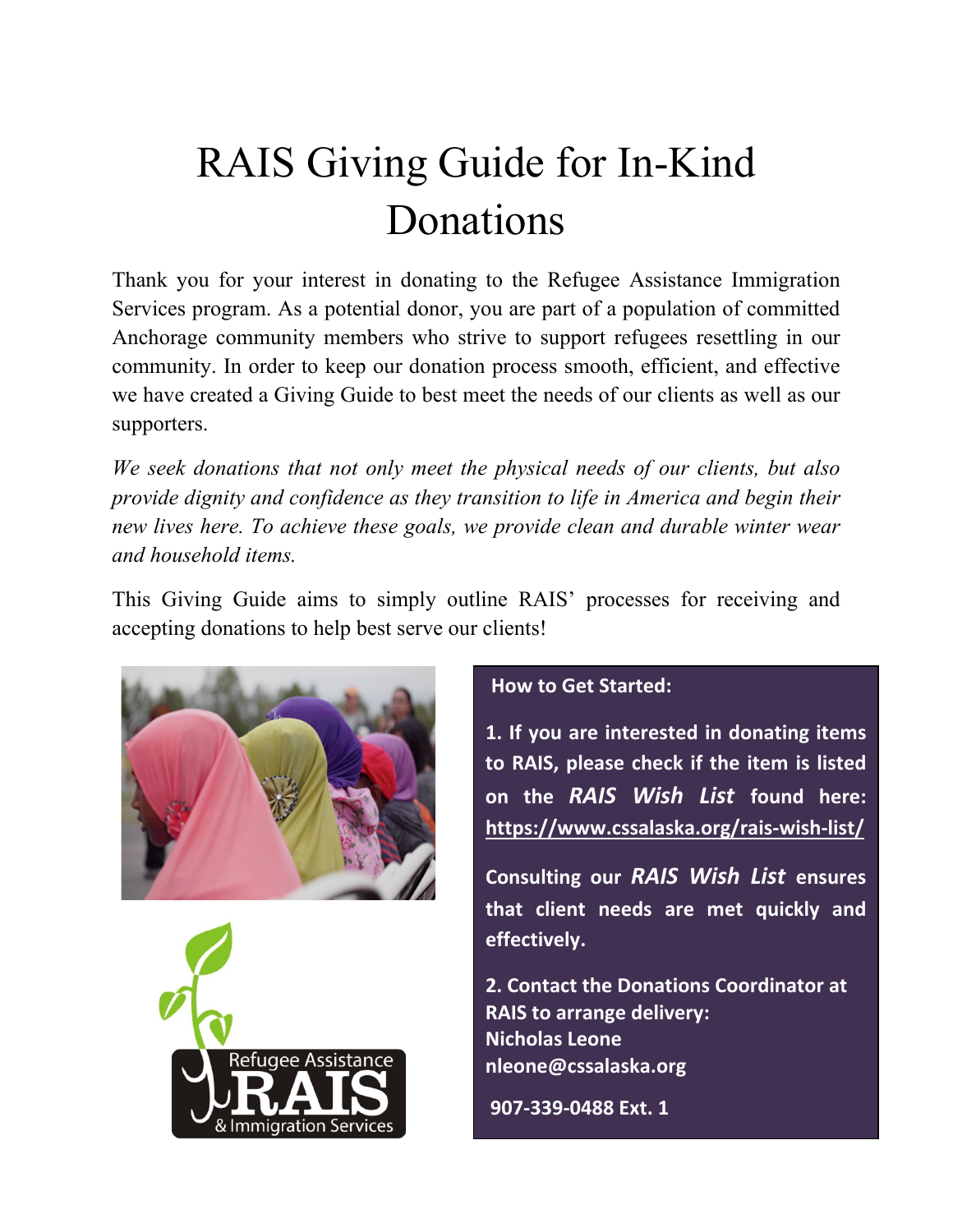### DOs for Donating to RAIS

**DO** only donate to RAIS what is on our Wish List found on our website: https://www.cssalaska.org/rais-wish-list You can also find Wish List items on Amazon:<http://a.co/iwIGSBR>

**DO** only donate winter gear that is lightly used, clean, durable, and functional.

**DO** only donate household items that are lightly used, clean, and functional.

**DO** contact a RAIS donations coordinator to discuss drop off.

**DO** drop off items that are pre-washed **and inspected by you** to verify cleanliness. For winter wear items, RAIS does **not** have an onsite washer or dryer.

#### **\*If any donated winter gear needs to be washed, we would require the help of volunteers to clean the clothes. Therefore it is important that all donations are washed before they arrive to the office.**

**DO** check for quality and consider: Would this keep me warm in winter? Is this item clean? Is this item in a condition that it is ready to be immediately given to clients?

### Donation Drives

If you are interested in coordinating a donation drive among members of your community, please contact the current Donations Coordinator at RAIS: [nleone@cssalaska.org](mailto:nleone@cssalaska.org)

Please confirm a donation drive is needed and that RAIS can accommodate any surplus. Check the CSS website for [current donation drive needs.](https://www.cssalaska.org/our-programs/refugee-assistance-immigration-services/support-refugee-assistance-services/)

#### *Please know what you are dropping off:*

If you are collecting clothing items or any other donations from others, please personally verify what has been given to you to bring to RAIS.

Ex. If someone in your donation drive gives you bags of winter clothes to bring to RAIS, please check the bags to make sure the clothes are appropriate and **clean** as directed above.